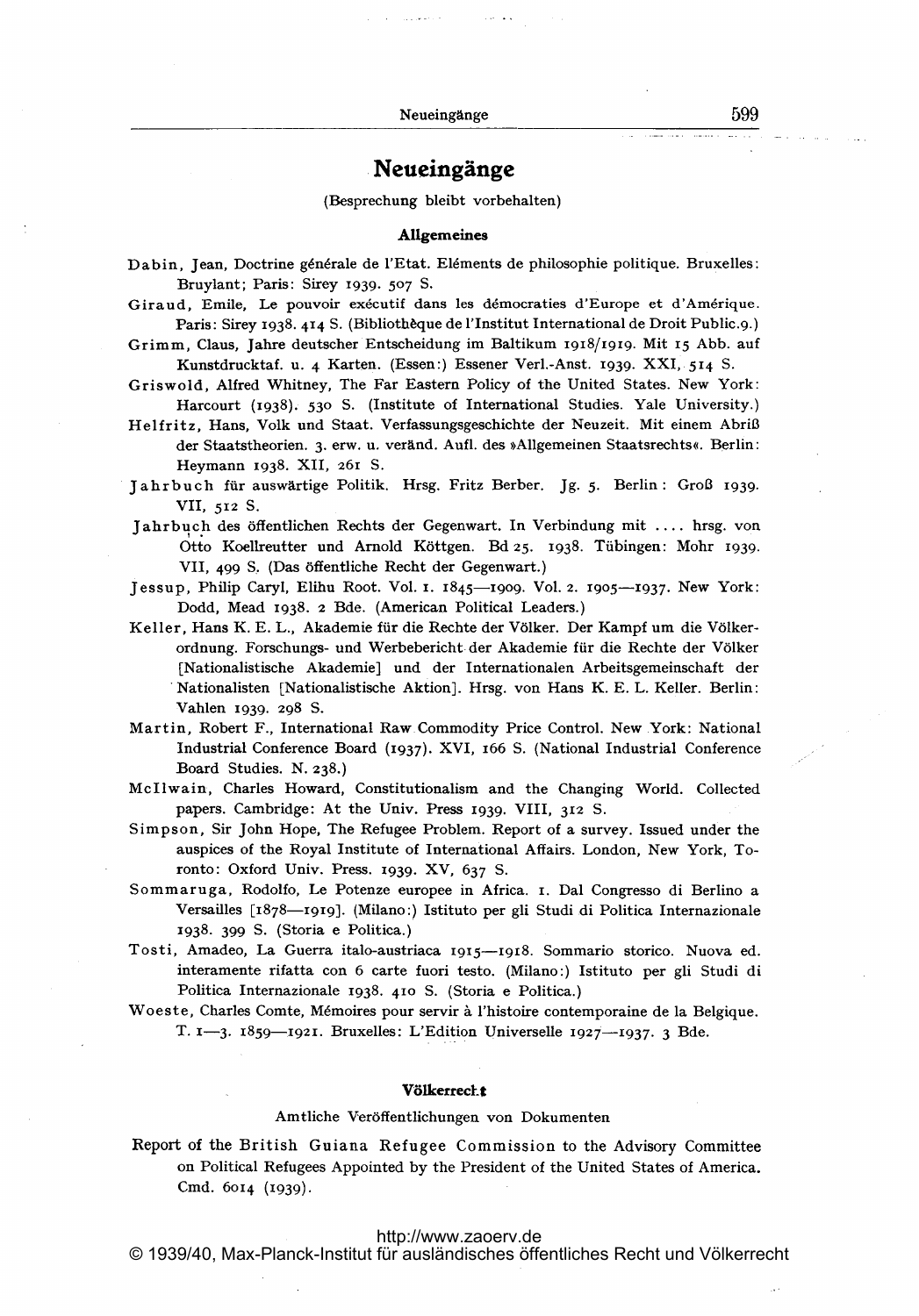- Appendices to the Report of the British Guaiana Refugee Commission to the Advisory Committee on Political Refugees Appointed by the President of the United States of America. Cmd. 6029 (1939).
- Exchange of Notes Between His Majesty's Government in the United Kingdom and the United States Government Regarding the Administration of the Islands of Canton and Enderbury. Washington, April 6, 1939. Cmd. <sup>5989</sup> Treaty Series Nr. <sup>21</sup>  $(1939).$
- La Politica Argentina en la Guerra del Chaco. Bd. I-II. Herausgegeben vom Ministerio de Relaciones exteriores y Culto. Buenos Aires 1937.
- Actes du Comit6 Intergouvernemental. Evian, du 6 au <sup>15</sup> juillet 1938. Compte Rendu des séances plénières du Comité. Résolutions et Rapports. (Chambéry, Imprimeries Réunies, 1938).
- Octava Conferencia Internacional Americana, Acta Final Diciembre 1938. Lima (Imprenta Torres Aguirre) 1938-
- Agreement between the Governments of the United Kingdom, Denmark, Finland, Norway and Sweden Regarding the Limitation of Naval Armament and The Exchange of Information Concerning Naval Construction (with Protocol of Signature). London, December 21, 1938. Cmd. 5999, Miscellaneous Nr. 6 (1939).
- Palestine Statement of Policy. Presented by the Secretary of State for the Colonies to Parliament by Command of His Majesty, May 1939. Cmd. 6019.
- Papers Relating to the Foreign Relations of the United States 1923. Bd. I-II. Herausgegeben vom Department of State, Washington 1938.
- Protocol Amending the International Agreement of June 8, 1937 for the Regulation of Whaling. London, June 24, 1938. Cmd. 5993. Treaty Series Nr. IS (1939).

# Schriftturn

- Antelo, Mario, La técnica consultiva en el derecho de gentes. Ensayo sobre la consulta intergubernamental en funci6n ejecutiva. Rosario [Argentina]; (Santa Fe): Impr. de la Univ. Nac. del Litoral 1938. 182 S. (Facultad de Ciencias Econ6micas, Comerciales y Políticas de la Universidad Nacional del Litoral. - Biblioteca del Instituto de Derecho de Gentes. Serie I. Vol. I.)
- Antokoletz, Daniel, Tratado de derecho internacional público en tiempo de paz y en tiempo de guerra. 3. ed. corr., aumentada y puesta al dia. de Ias doctrinas, tratados y sucesos internacionales. P. 1. 2. Paz.; P. 3. Paz y guerra. Buenos Aires: Bernabe 1938- 3 Bde.
- Babel, Franz, Die völkerrechtliche Stellung Belgiens seit dem Weltkriege. Würzburg-Aumühle: Triltsch 1939. 155 S. (Breslau, Iur. Diss.)
- Breycha-Vauthier, A. C. de, Sources of Information. A handbook on the publications of the League of Nations. Pref. by James T. Shotwell. London: Allen & Unwin, New York: Columbia Univ. Press (1939). 118 S.
- Cereti, Carlo, Panamericanesimo <sup>e</sup> diritto internazionale. Introd. del G. B. Beverini. Milano: Giuffrè 1939. X, 303 S.
- Goedhuis, Daniel, De Vorming van het luchtrecht. Openbare les gehouden op woensdag ig october <sup>1938</sup> bij de aanvaarding van het ambt van privaatdocent voor het luchtrecht aan de Rijks-Universiteit te Leiden. 's-Gravenhage: Nijhoff 1938- 47 S-
- Hambro, Edvard, Norge og Folkeforbundet. Oslo: Grundt Tanum 1938. <sup>140</sup> S-
- Hamel, G. A. van, De internationale Arbitrages van Nederland van 1813 tot heden. --Les Arbitrages internationaux néerlandais de 1813 à nos jours. 's-Gravenhage: Nijhoff 1939. VIII, 157 S-

# [http://www.zaoerv.de](S-http://www.zaoerv.de)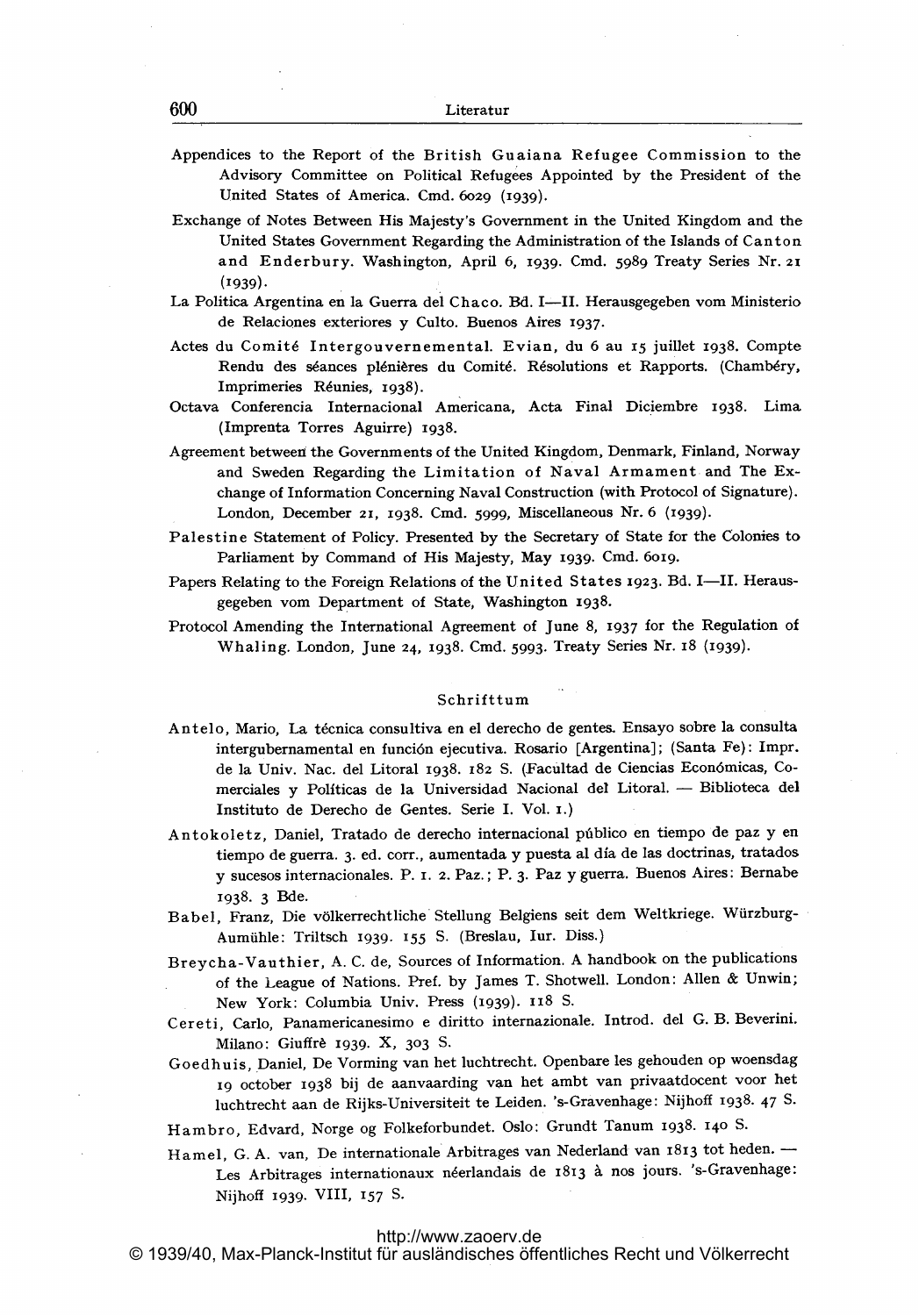- Hudson, Manley 0., World Court Reports. A collection of the judgments, orders and opinions of the Permanent Court of International Justice. Ed. ... with the collaboration of Ruth E. Bacon. Vol. 3. 1932-1935. Washington: Carnegie 1938. XVI, 549 S.
- Jones, S. Shepard, The Scandinavian States and the League of Nations. New York; Princeton: Princeton Univ. Press 1939. XIII, 298 S. (American Scandinavian Foundation.)
- Kaufmann, Hans, Die Gutachten des Ständigen Internationalen Gerichtshofes als Mittel zwischenstaatlicher Streitschlichtung. Basel: Helbing & Lichtenhahn 1939- 239 S. (juristische Fakultät der Universität Basel. Institut für Internationales Recht und Internationale Beziehungen. Schriftenreihe H. i.)
- Le Brun Keris, Georges, Les projets de réforme de la Société des Nations et le développernent du Pacte. Paris: Pedone 1939. 536 S.
- Padelford, Norman J., International Law and Diplomacy in the Spanish Civil Strife. New York: Macmillan 1939. XXVII, 710 S. (Bureau of International Research. Harvard University and Radcliffe College.)
- Piip, Ants, Rahvusvaheline 6igus. Tartu: Akadeemilise Kooperatiivi Kirjastus 1936. XII, 440 S. (Estnisch:) Völkerrecht.
- Sandifer, Durward V., Evidence before International Tribunals. Chicago/III.: The Foundation Press 1939. XII, 443 S-
- Schulz, Arno, Seekriegsrechtliche Fragen im spanischen Bürgerkrieg. Würzburg-Aurniffile: Triltsch 1939. IX, 140 S. (K6nigsberg, Iur. Diss.)
- Sultan, Hamed, L'Evolution du concept de la neutralit6. Le Caire: Noury 1938. IV, 351 S. Université Fouad I., Thèse de droit, le 21 mai 1938.
- Toscano, Mario, La Conferenza di Montreux <sup>e</sup> la nuova Convenzione degli Stretti. Milano: Martucci (1938). 228 S.
- Vedovato, Giuseppe, <sup>11</sup> Non Intervento in Spagna. Vol. i. Firenze: Studio Fiorentino di Politica Estera, Cya (1938). 2o8 S.

## **Landesrecht**

# Britisches Reich

- The British Commonwealth and the Future. Proceedings of the Second Unofficial Conference on British Commonwealth Relations, Sydney, 3rd-i7th September, 1938. Ed. by H. V. Hodson. With a foreword by Sir Thomas Bavin. (Issued under the joint auspices of the Royal Institute of International Affairs, the Canadian Institute of International Affairs [a. o.].) London, New York, Toronto: Oxford Univ. Press 1939. XVI, 336 S.
- Laski, Harold Joseph, Parliamentary Government in England. A commentary. London: Allen & Unwin (1938)- 453 S-
- Varadarajan, M. K., The Indian States and the Federation. With a pref. by the Most Honourable the Marquess of Lothian. (London usw.:) Milford, Oxford Univ. Press 1939- XI, 292 S.

#### Deutsches Reich

Armbruster, Hubert, Die Wandlung des Reichshaushaltsrechts. Stuttgart, Berlin: Kohlhammer 1939. VI, 143- S. (Freiburger rechtswissenschaftliche Arbeiten. H. I.)

Heckel, Johannes, Wehrverfassung und Wehrrecht des Grol3deutschen Reiches. Teil i. Gestalt und Recht der Wehrmacht. Der Waffendienst. Hamburg: Hanseat. Verl. Anst. (1939). 445 S.

# [http://www.zaoerv.de](S-http://www.zaoerv.de)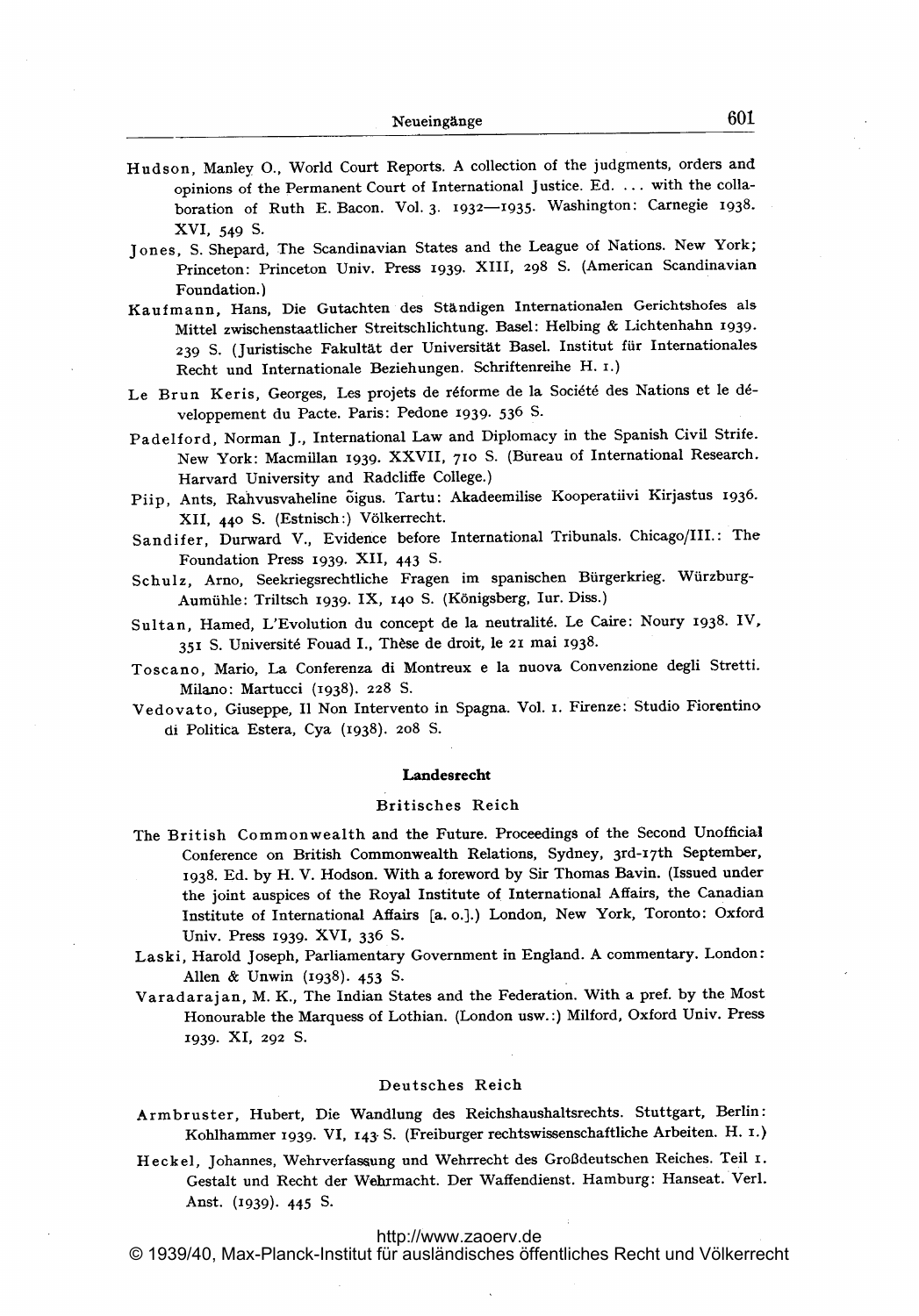Jaeger, August, Der Richter. Wesen und verfassungsrechtliche Stellung. Berlin: Springer 1939. XII, 97 S.

## Frankreich

- Collard, Claude-Albert, Le préjudice dans la responsabilité administrative. Préf. de Henri Mazeaud. Paris: Dalloz 1938. XII, 440 S.
- Gilles, Albert, La Presse devant le Jury. Préf. de Joseph-Barthélemy. Paris: Pedone 1938. 111, 468 S.

## Italien

Corso, Pompeo, <sup>I</sup> Controlli nel diritto corporativo. Palermo: Arceri & Agate 1938. 217 S.

### Sonstige europäische Staaten

- Schuster, Hans, Die Judenfrage in Rumänien. Leipzig: Meiner 1939. XI, 244 S. (Abhandlungen des Instituts für Politik, ausländisches öffentliches Recht und Völkerrecht an der Universität Leipzig. N. F. H. 5.)
- Widell, Carl Gösta, Staten och Partiväsendet. Lund: Sundquist & Emond (1939). 444 S-

## Vereinigte Staaten von Amerika

- Clark, Jane Perry, The Rise of <sup>a</sup> New Federalism. Federal-State Cooperation in the United States. (Prepared under the auspices of the Columbia University Council for Research in the Social Sciences.) New York: Columbia Univ. Press 1938. XVIII, 347 S.
- The Constitution of the United States of America (Annotated). Annotations of cases decided by the Supreme Court of the United States to Jan. 1, 1938. [Comp. in the Legislative Reference Service, Library of Congress, under the supervision of Wilfred C. Gilbert.] Washington: Gov. Print. Off. 1938. 1246 S. (Senate Doc. N. 232. 74th Congress, 2nd Session.)
- Farrar, Victor John, The Annexation of Russian America to the United States. Washington: Roberts 1937. VII, 142 S.
- McDiarmid, John, Government Corporations and Federal Funds. Chicago/III.: Univ. of Chicago Press (1938). XX, <sup>244</sup> S. (Studies in Public Administration. Vol. 6.)
- Porter, Kirk Harold, State Administration. New York: Crofts 1938. XI, 450 S.
- Pound, Roscoe, The Formative Era of American Law. (2nd print.) Boston: Little, Brown and Co. 1938 (1939). X, 188 S.
- Our Racial and National Minorities. Their history, contributions, and present problems. Ed. by Francis James Brown and Joseph Slabey Roucek. New York: Prentice-Hall, Inc. 1937. XXI, 877 S. (Prentice-Hall Education Series.)
- Taxation of Government Bondholders and Employees. The Immunity Rule and the x6th Amendment. A study made by the Department of justice at the direction of Homer Cummings, James W. Morris [a.o.]. Washington: Gov. Print. Off. 1938. XI, 2ig S. (Department of'Justice.)

## Sonstige außereuropäische Staaten

- Carbajal, Carlos, Nuestro Dominio fluvial en los tratados internacionales. Montevideo: »Prometeo« 1937. 162 S.
- Gnecco Mozo, Jos6, La Reforma constitucional de 1936. Comentario juridico al acto reformatorio de la constitución. Bogotà: (Ed. A. B. C.) 1938. XXXVI, 375 S.

## <http://www.zaoerv.de>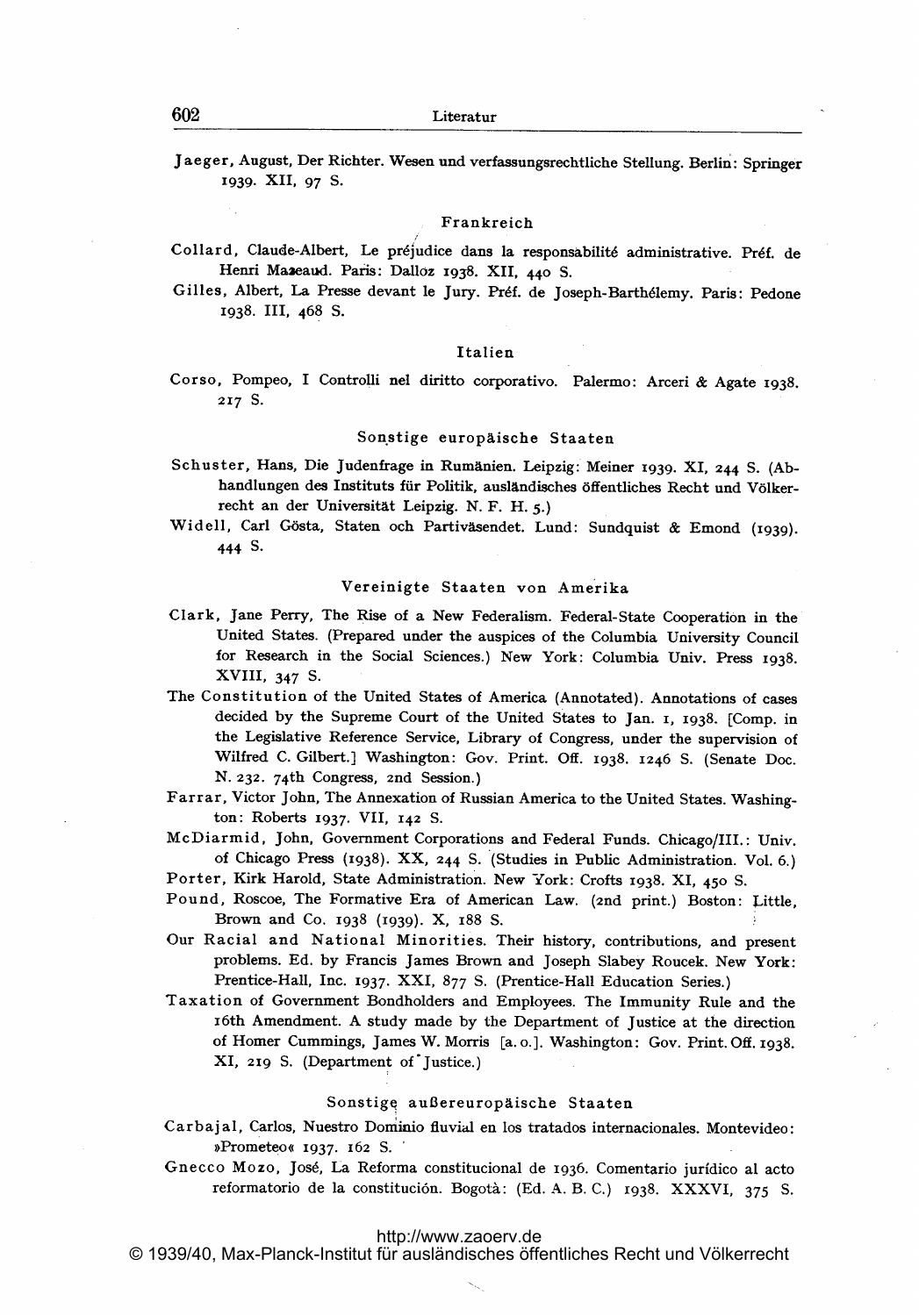- Oliveira Santos, Ruy de, A Condição juridica do estrangeiro no Brasil. Direitos do estrangeiro ante a nova constituição brasileira. Interpretação eminentemente pratica dos textos legaes vigentes sobre naturalizaggo, entrada <sup>e</sup> permanencia de estrangeiros, situação do commerciante estrangeiro, vedação de actividade politica, etc., etc. Rio de Janeiro: Coelho Branco 1938. 262 S. (Bibliotéca juridica brasileira. N. 30.)
- Villegas, A. Walter, Ciudadania y naturalizaci6n. (Consideraciones sobre el proyecto de ley del Instituto Argentino de Estudios Legislativos.) Buenos Aires: Impr. del Congreso Nacional 1938. 186 S. (Instituto Argentino de Estudios Legislativos. Publ. N. I. Secc. Der. Const. N. I.) (Federación Argentina de Colegios de Abogados.)